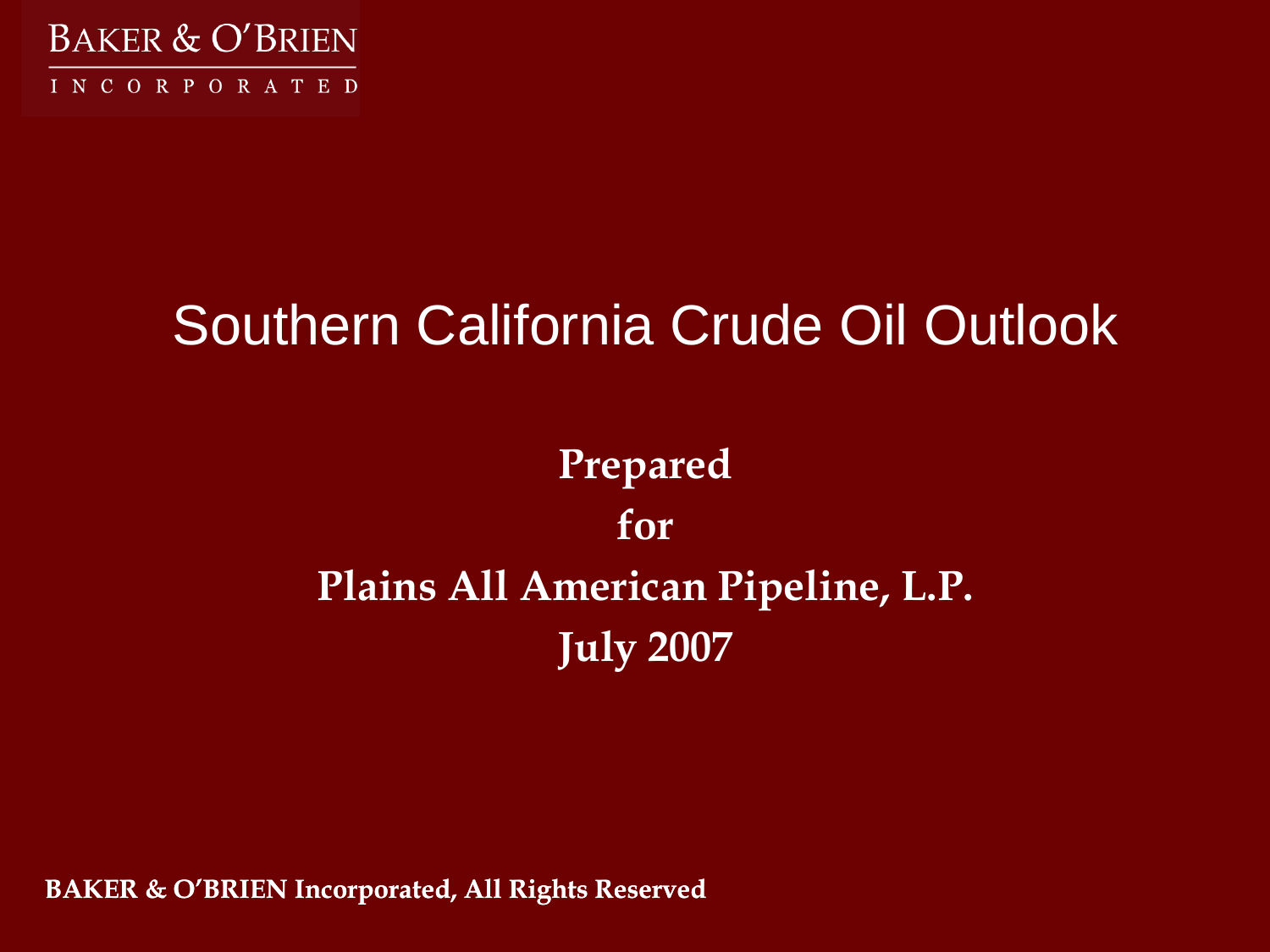## Key Assumptions Used in Projections

### **ANS Crude Oil**

- Current (2006) production of 781 MB/D will decline at an average of 2.8% per year through 2021.
	- **Derived from the State of Alaska's most recent forecast.**
- ANS is supplied preferentially to Alaska and the Pacific Northwest first.
	- Most of Alaska's needs are inland and not accessible to imports.
	- Difficult marine import logistics and calcined coke production in the Pacific Northwest.
- Deliveries to Hawaii are currently zero and assumed to continue to be so in the future.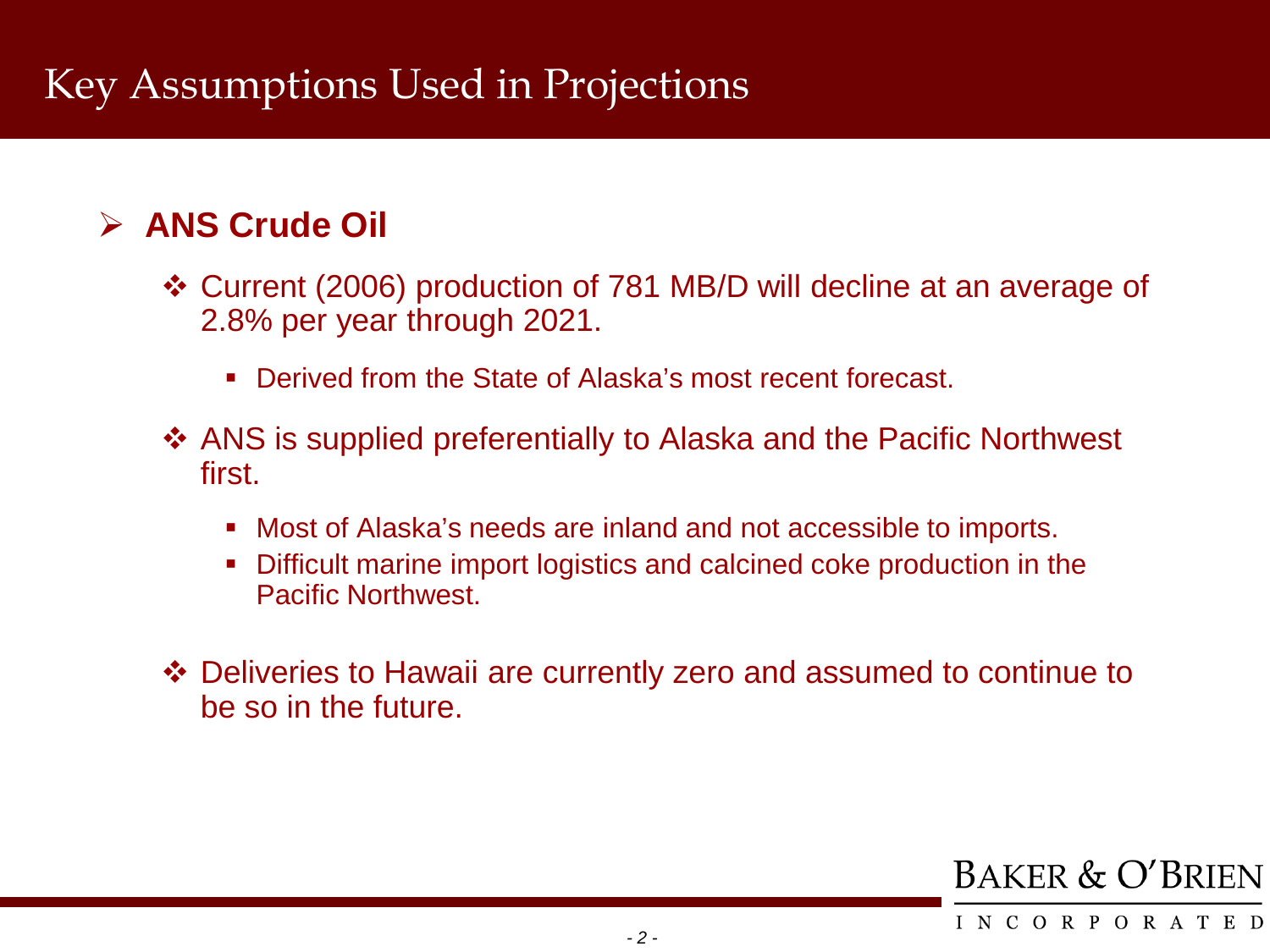### **ANS Crude Oil (continued)**

- ❖ Balance goes to California with preference given to Northern California.
	- Southern California refiners appear poised to be "weaned" away from ANS more rapidly**.**
- ❖ Projections do not include potential ANWR volumes.
	- Not expected to start production for at least ten years after approval (2018 - if approved at the end of 2007).
	- Production expected to increase gradually over a five-year period to at most 350 MB/D.
	- Not likely to affect projections for Southern California use.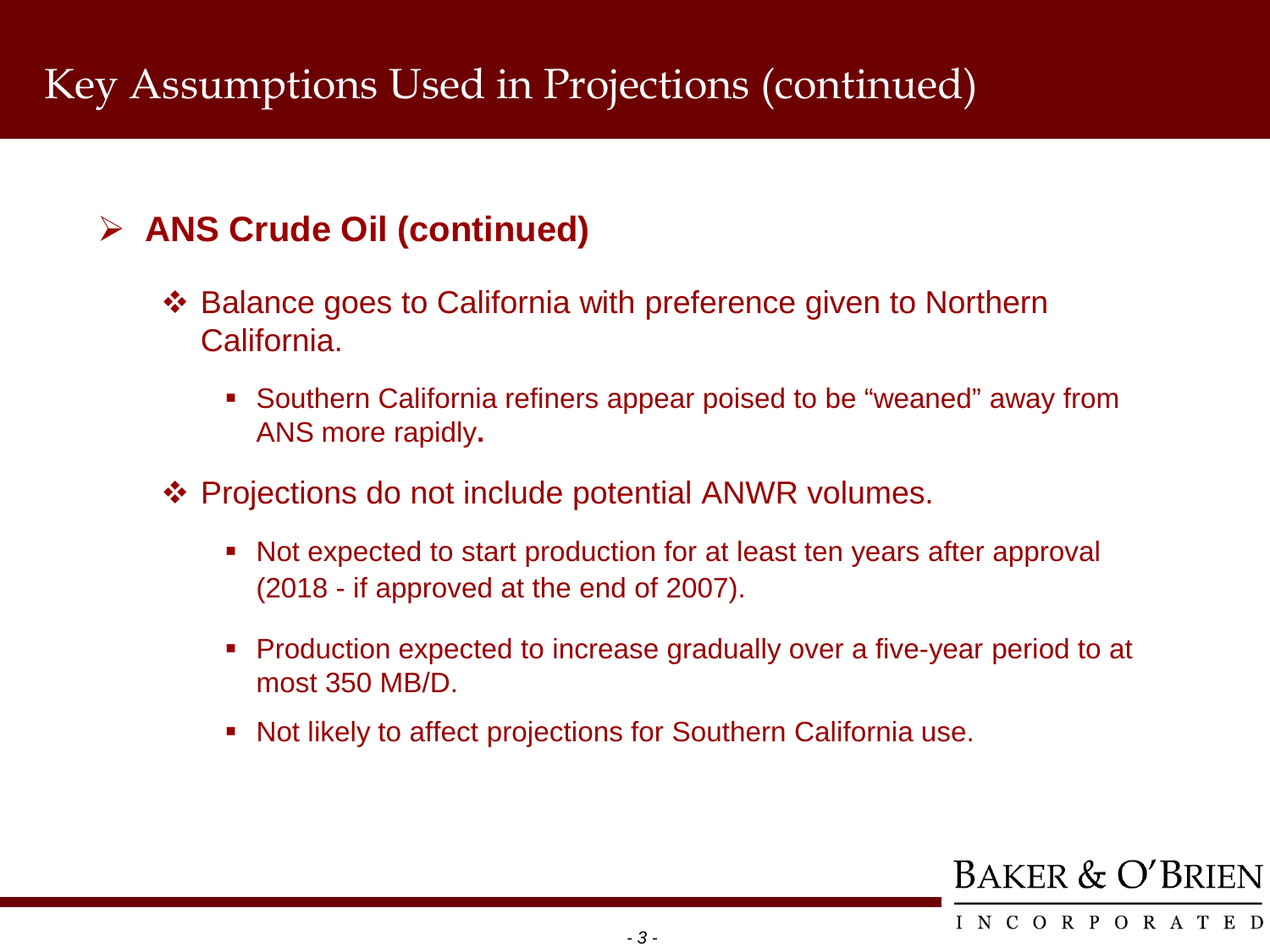### **California Crude Oil**

- Current (2006) production of 680 MB/D will decline at 3.5% per year through 2021.
	- Based on recent history.
- Crude is preferentially supplied to Bakersfield and Santa Maria area refineries first.
	- These areas do not have access to imports.
- Balance goes to Northern and Southern California with preference given to the North.
	- Recognition of logistical difficulty of marine imports relative to Southern California.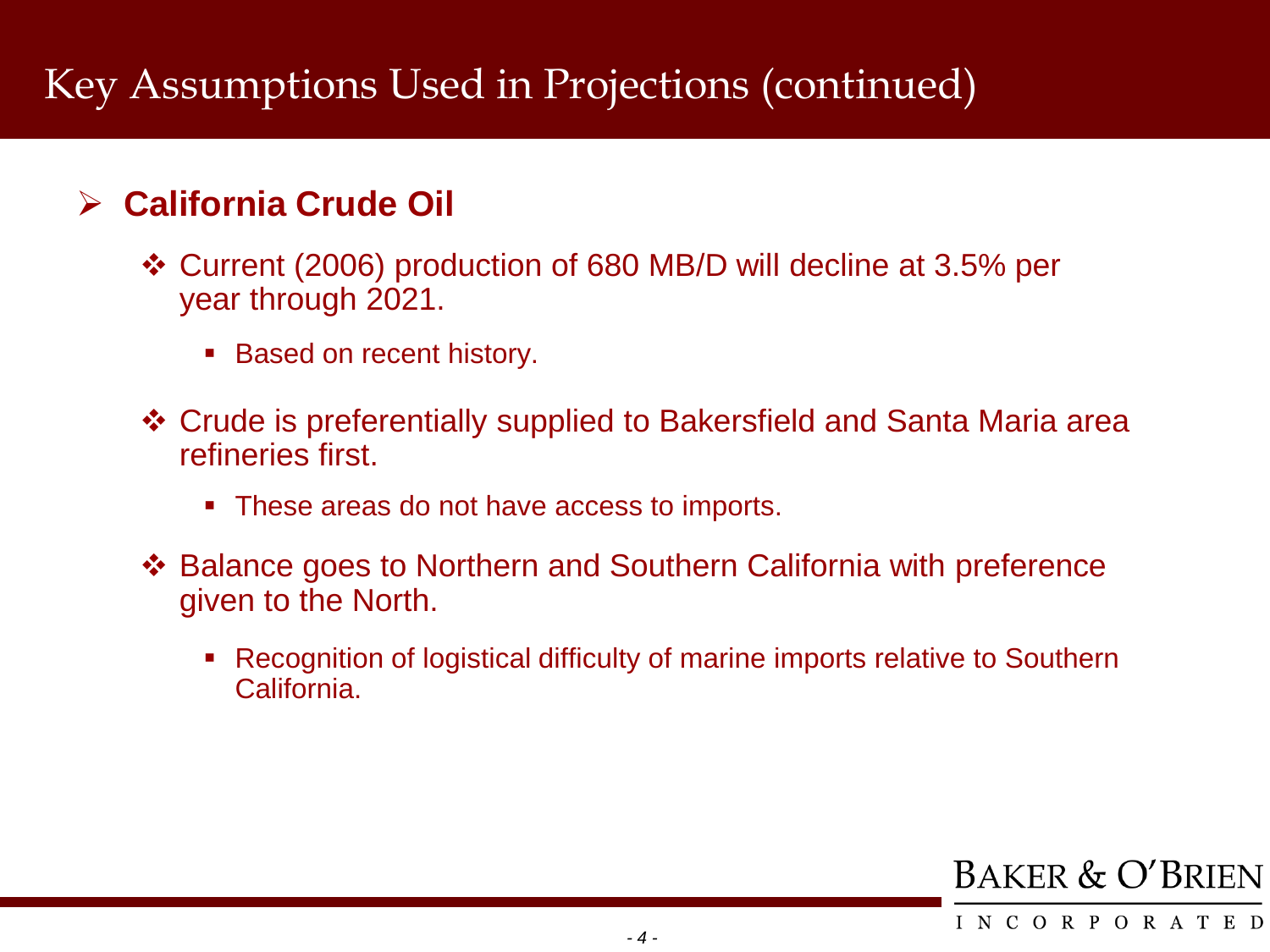### **Refinery Runs**

- **Ex** Increased by capacity creep and expected short-term capacity additions.
	- Capacity creep assumed to be 1.25% per year.
	- Expected capacity additions: 50 MB/D in Southern California (2012).

#### **Crude Oil Imports**

- ❖ Imports are currently sourced from the Middle East, Latin America, and West Africa, with some small volumes from the Pacific Rim and Canada.
- Current level and distribution of crude imports, escalated for capacity creep (1.25% per year), remains through projected period.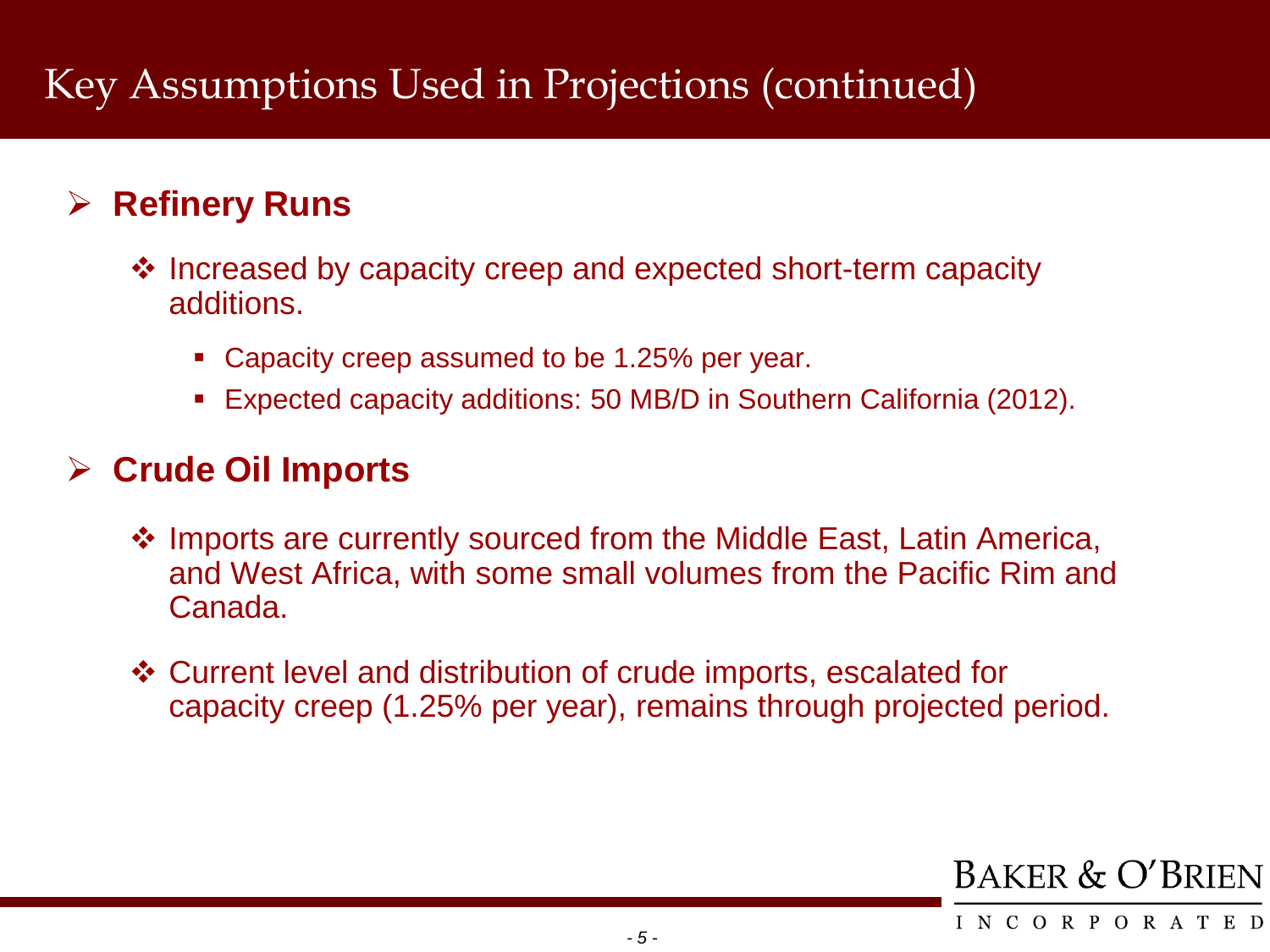- ❖ Increasing shortfall of ANS and California crudes made up with additional imports.
	- ANS: Generally replaced by Middle East crudes.
	- California Crudes: Generally replaced by a combination of crudes from Latin America, West Africa, Canada, and the Middle East.

#### **Incremental Canadian imports will be high TAN, high sulfur, heavy oil sands based crude oil.**

- $\div$  Projected to be available starting in 2014.
- ◆ Pipelined to deepwater port in Northern British Columbia.
- Approximately 110 MB/D by 2021.

#### **Incremental West African imports will be high TAN, low sulfur, heavy crudes.**

Approximately 160 MB/D by 2021.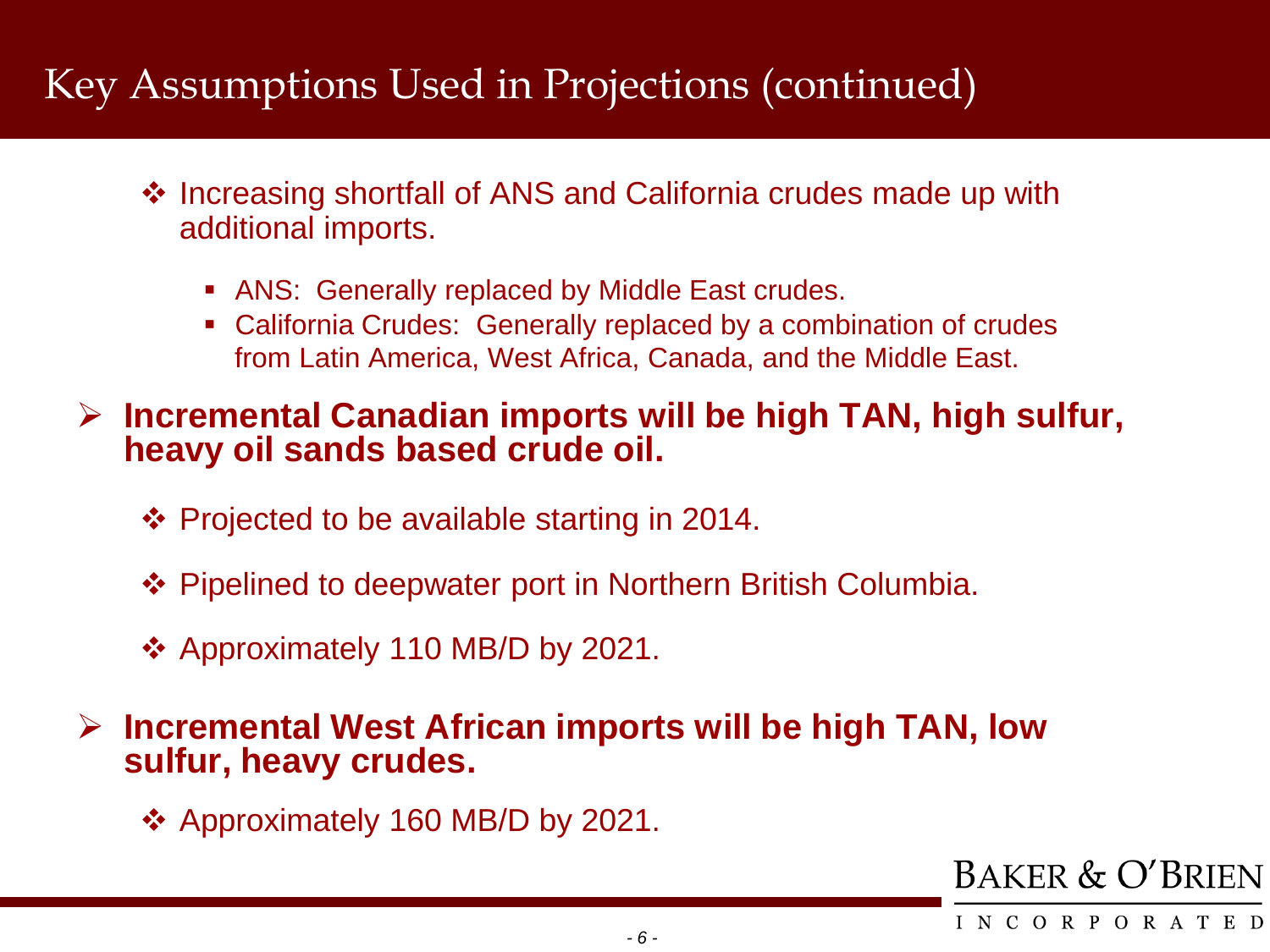### ANS Crude Oil Production & Disposition

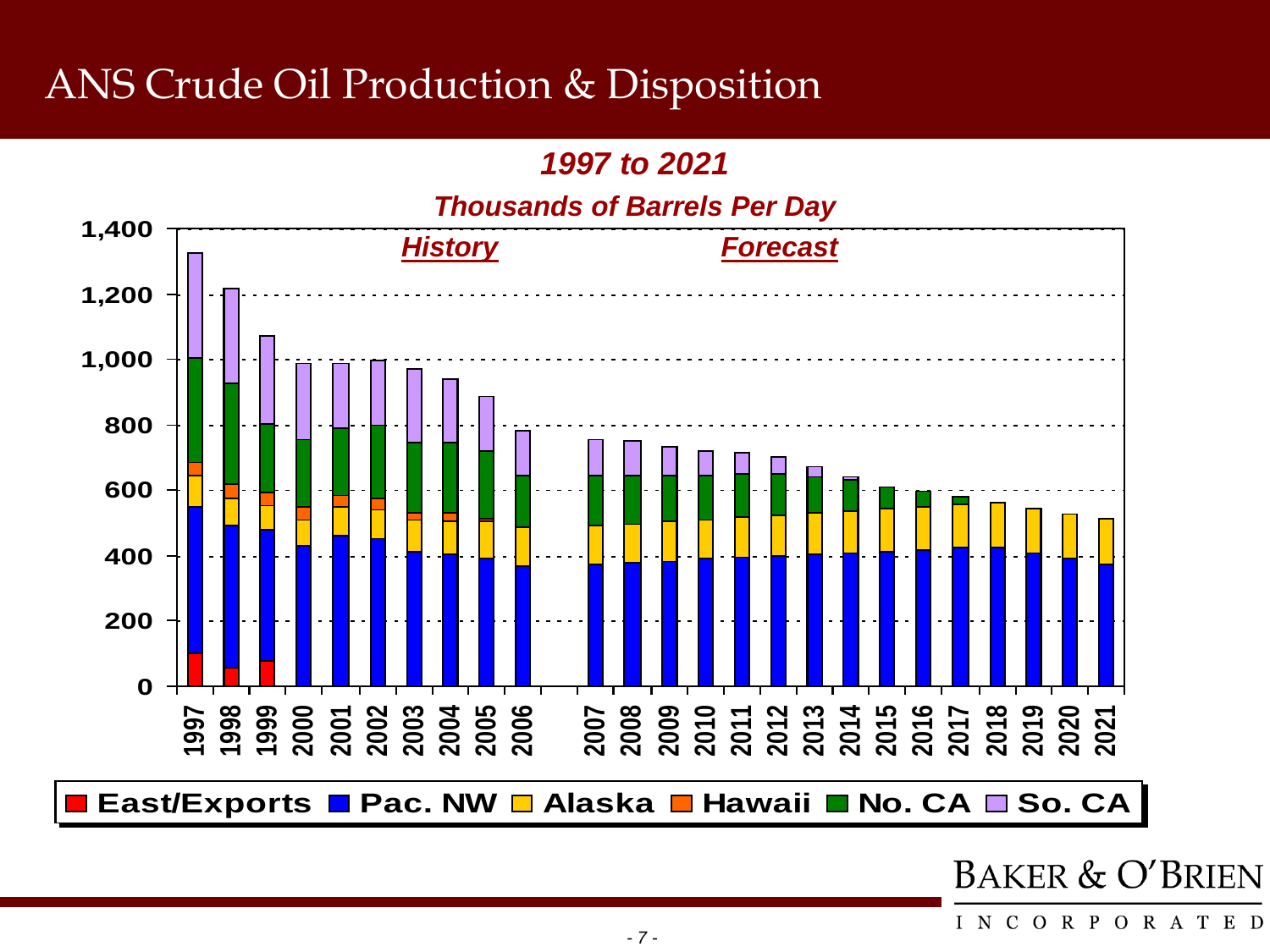### ANS Crude Oil Production & Disposition Forecast

*2007 to 2021 Thousands of Barrels Per Day*

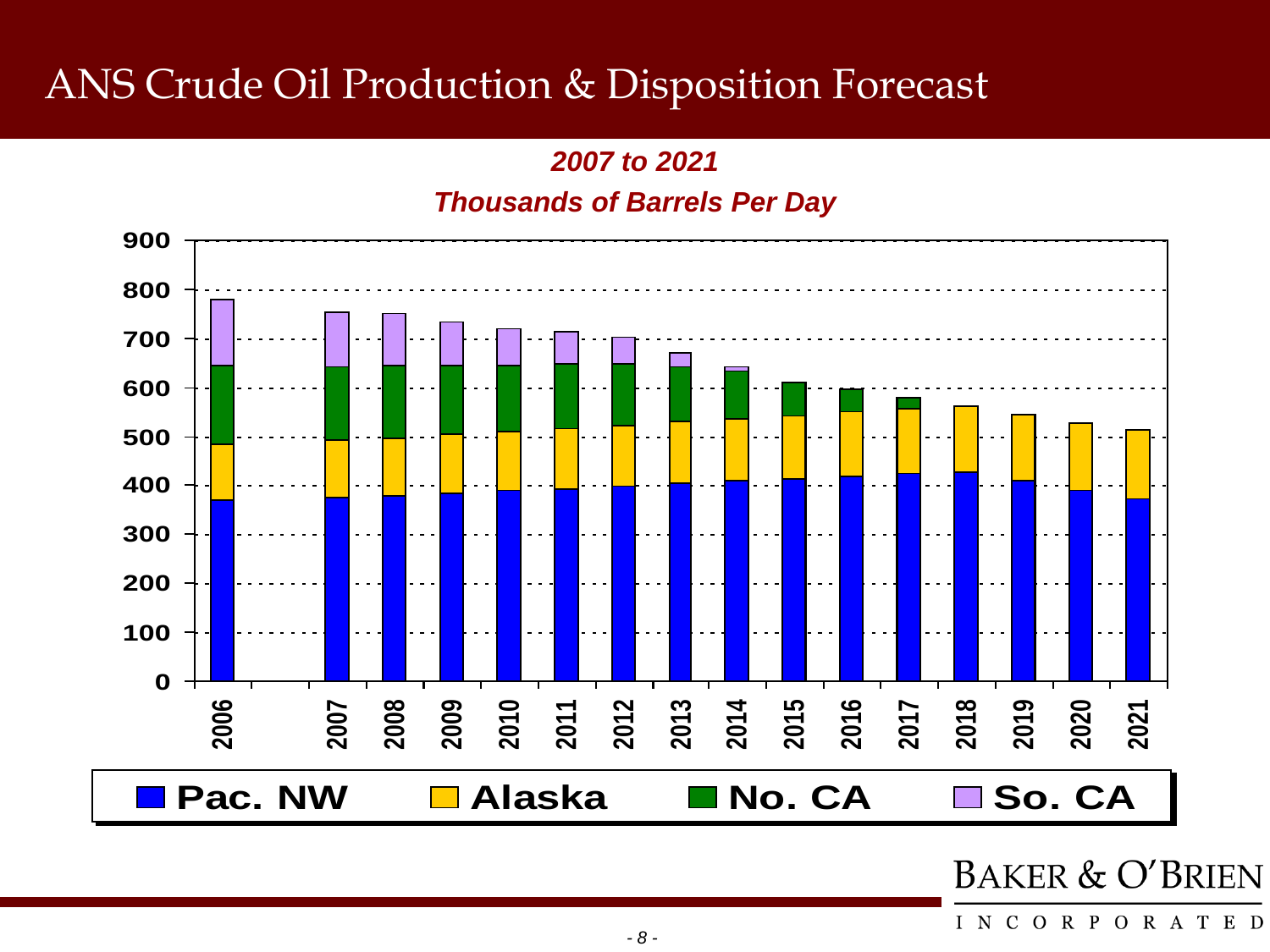### California Crude Oil Production & Disposition

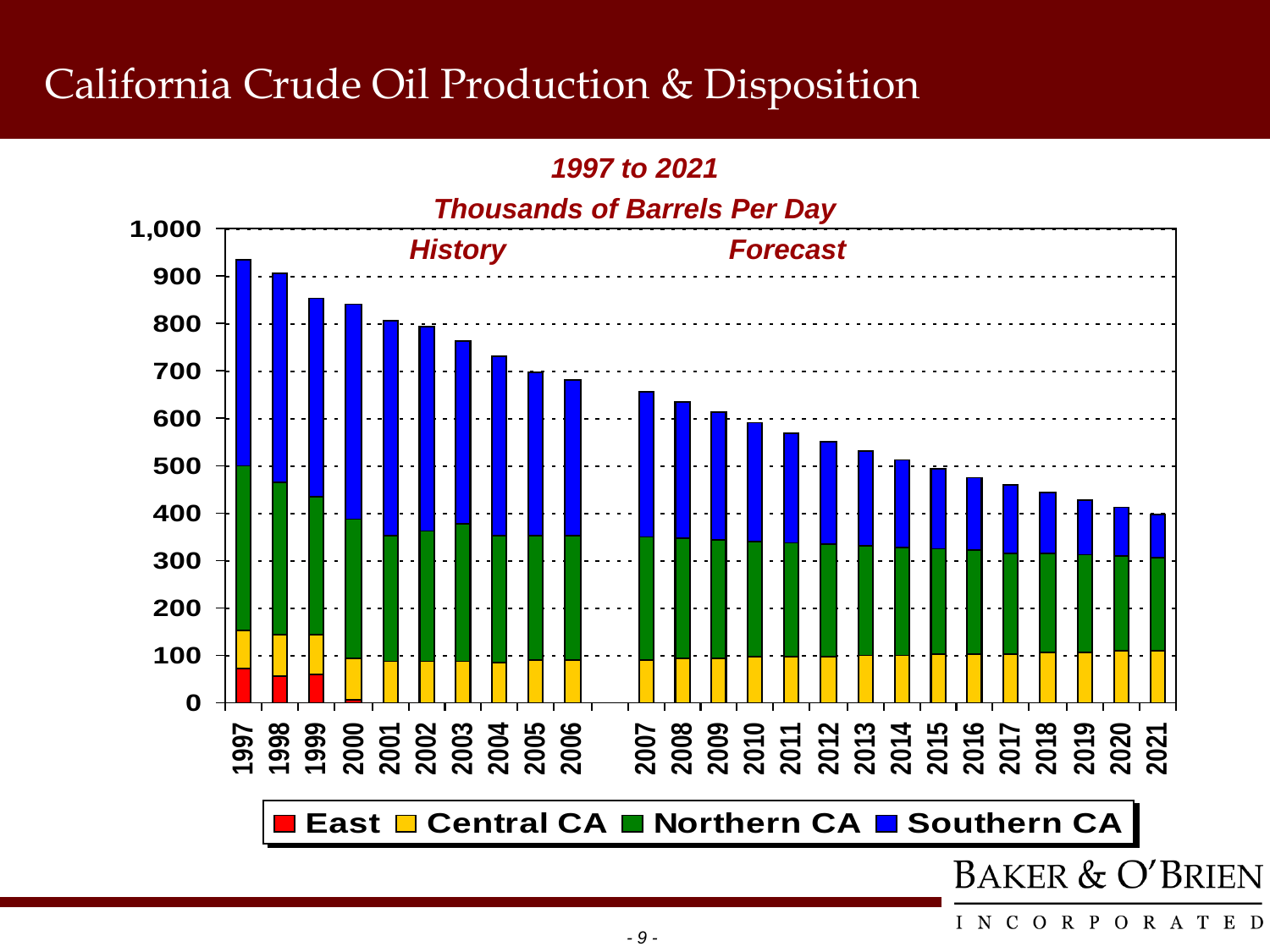### California Crude Oil Production & Disposition Forecast

*2007 to 2021 Thousands of Barrels Per Day*

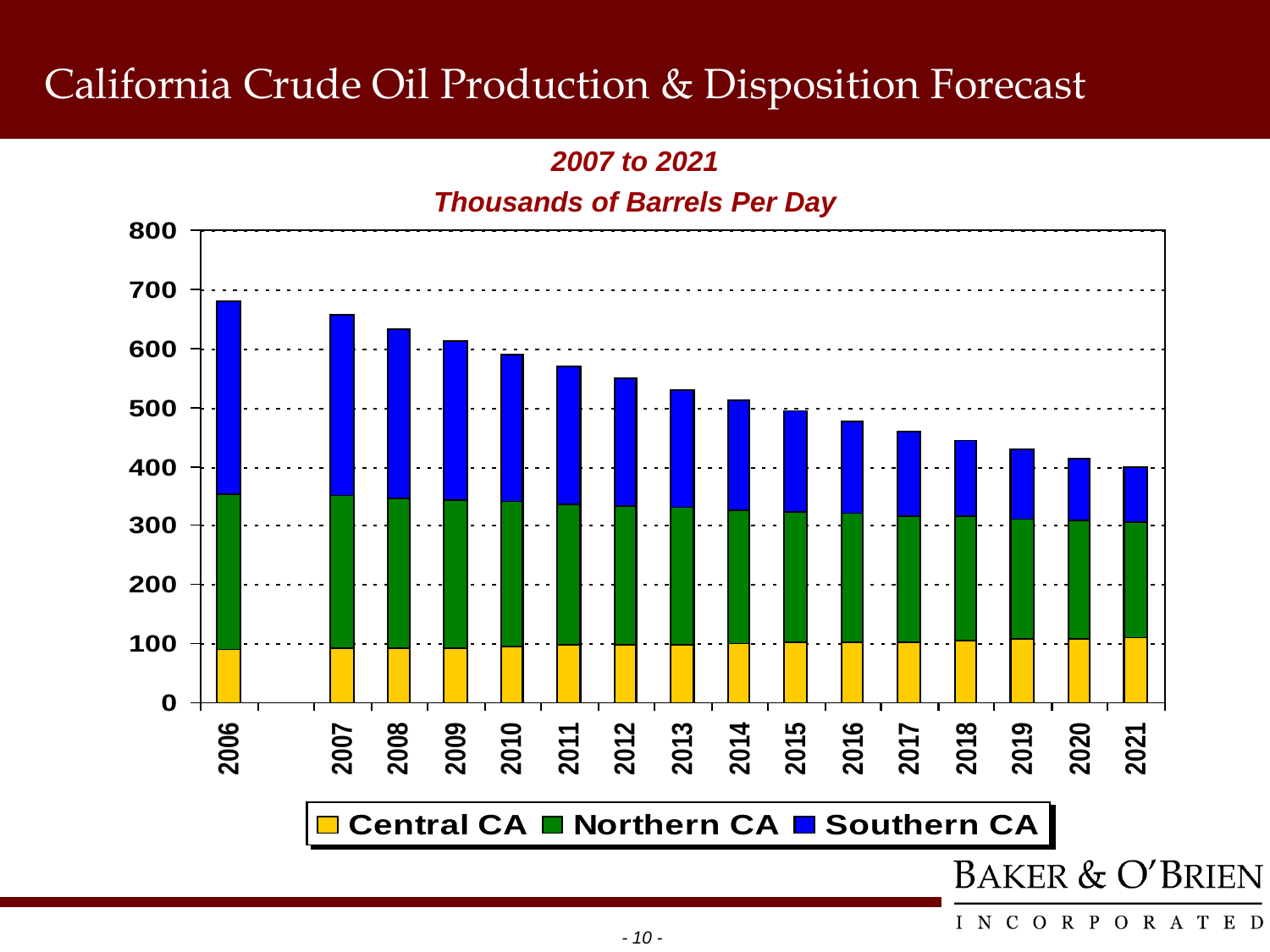### Southern California Refinery Crude Oil Runs

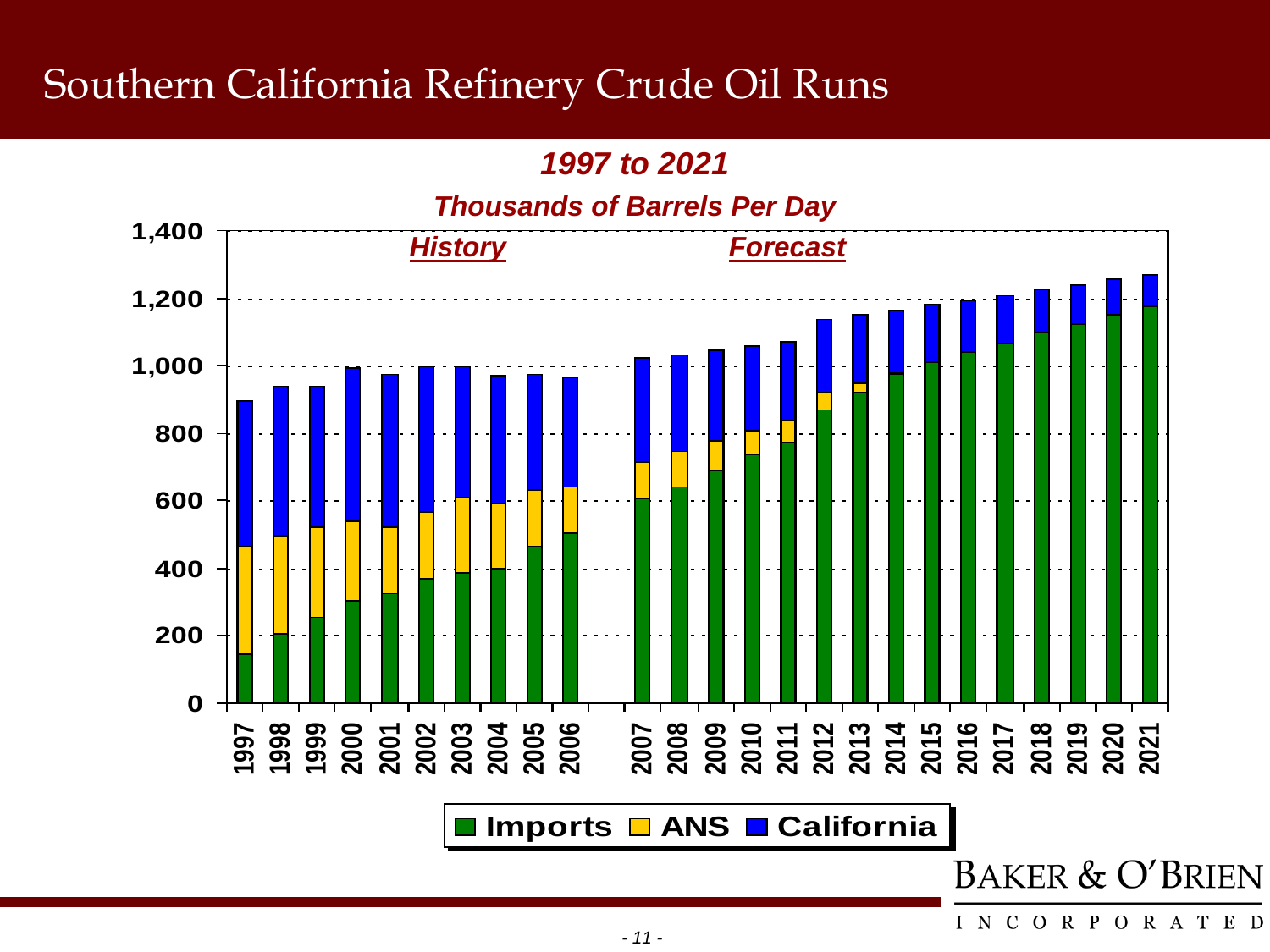### Southern California Imported Crude Oil Supply

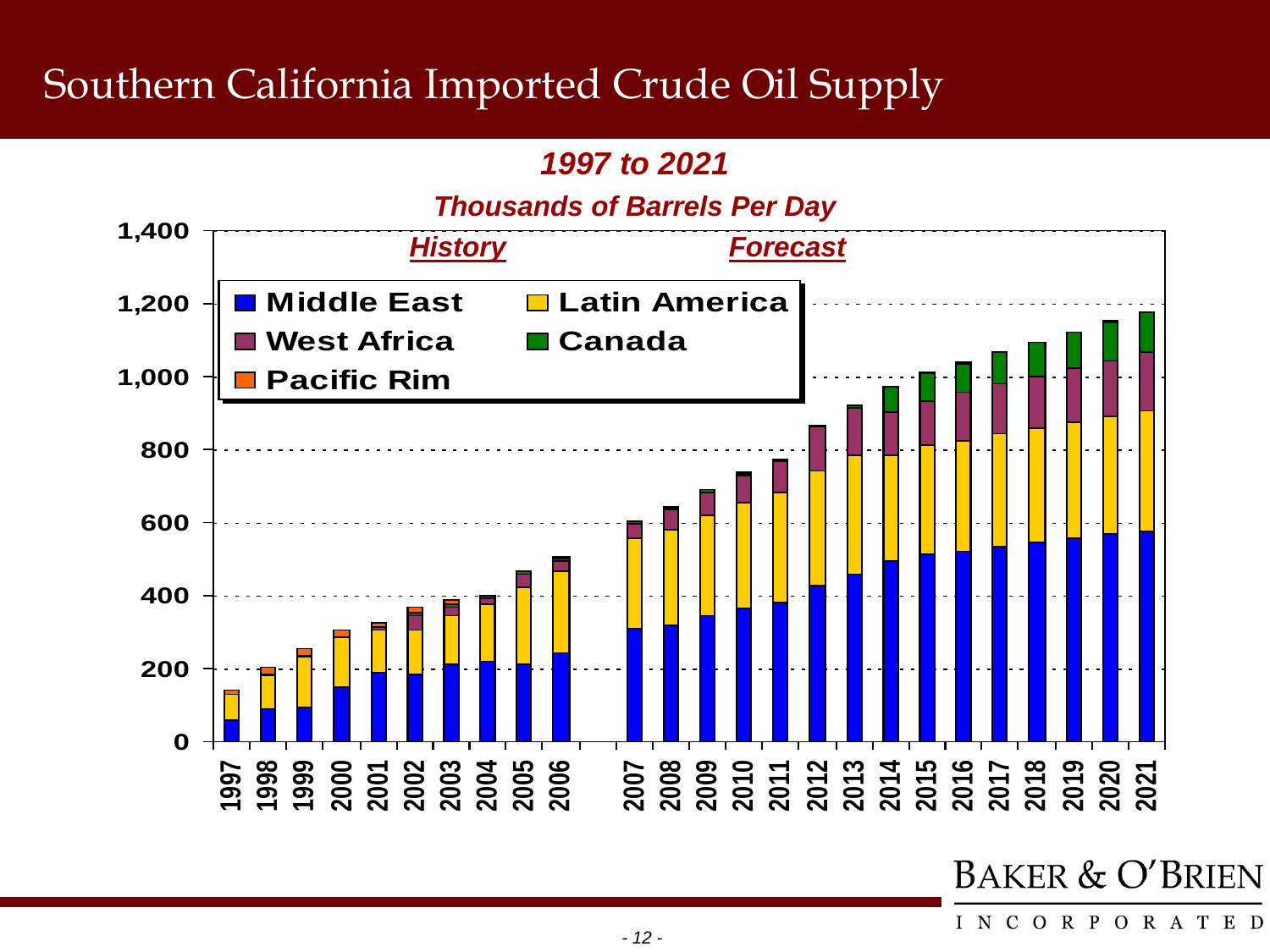### Southern California Incremental Crude Oil Imports



INCORPORATED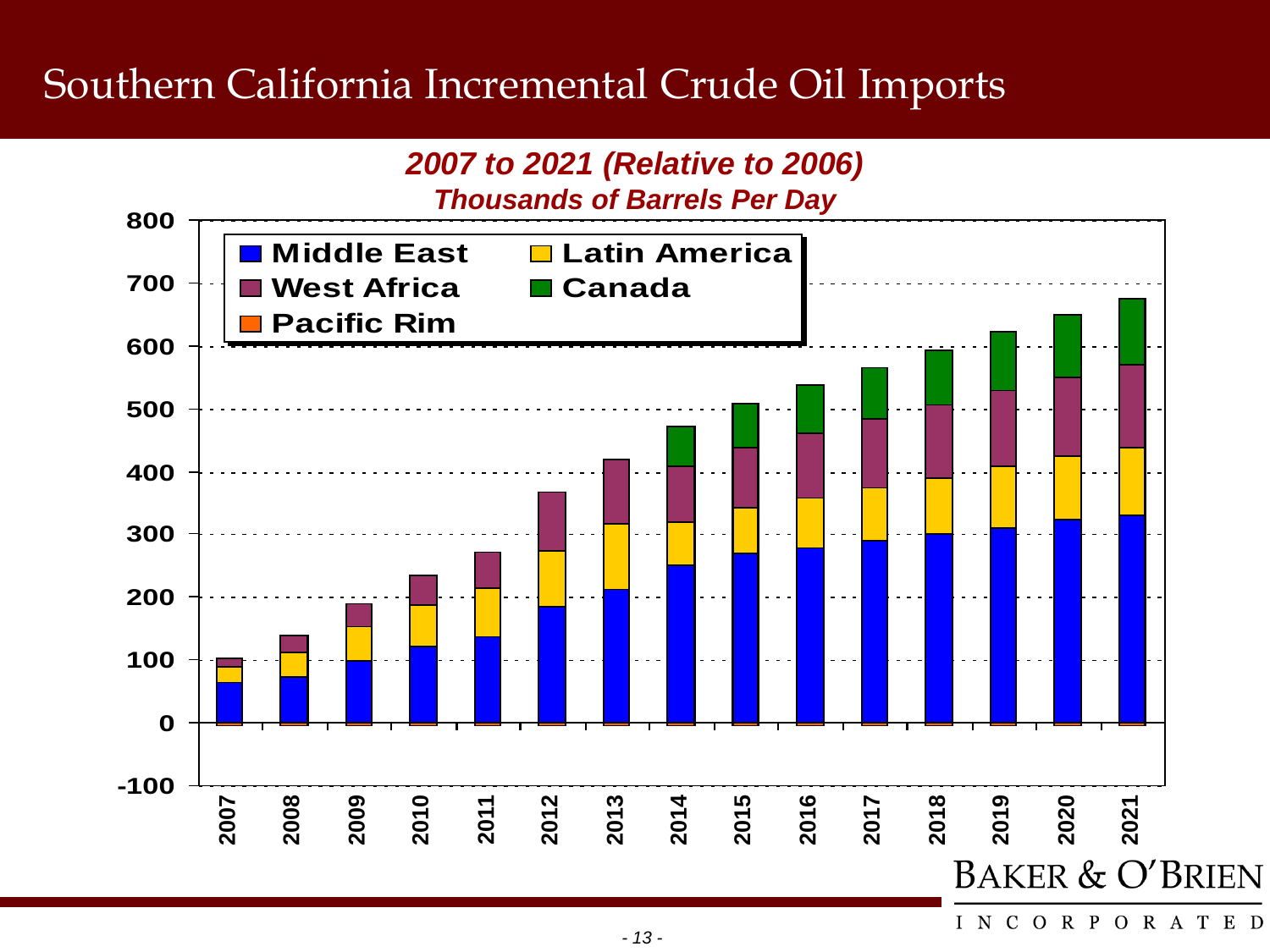# Southern California ANS Supply History

*1997 to 2006*

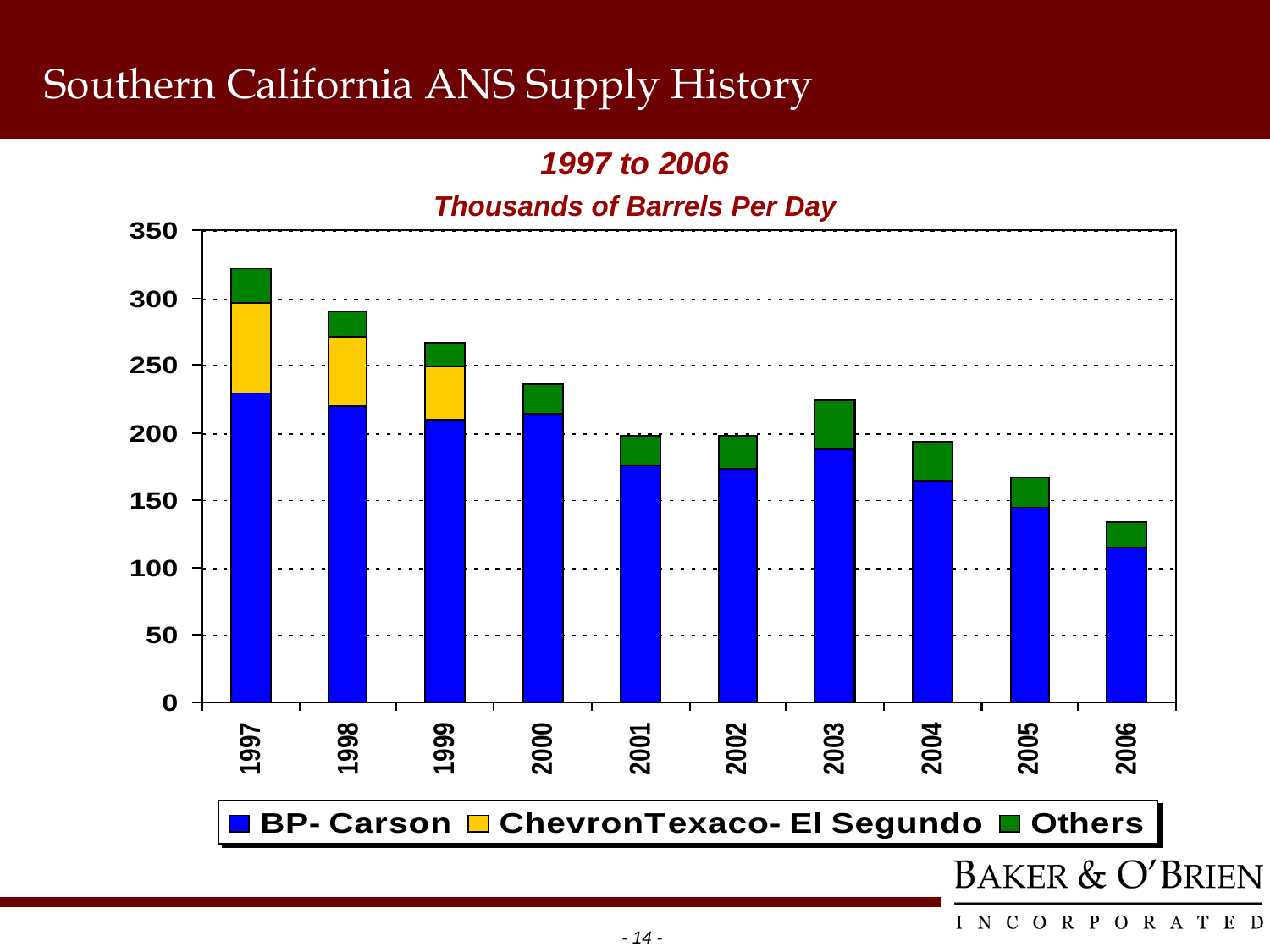### Southern California - Observations

- **Future Southern California crude supply will be increasingly dominated by imports. By the end of the forecast period (2021):**
	- Crude imports will be about 1.2 MMB/D (over 90% of total crude runs) versus current level of about 0.5 MMB/D (about 52% of total crude runs).
	- The Middle East will be the primary source of total crude imports.
		- About 575 MB/D or about 50% of total crude imports.
	- Imports of "new" Canadian crude, starting in 2014, will increase to about 110 MB/D.
	- $\triangle$  Imports of new West African crudes will increase from current low levels to about 160 MB/D.
	- Latin American imports will increase steadily to about 330 MB/D from the current level of 220 MB/D.
	- ❖ Imports from the Pacific Rim will be minimal.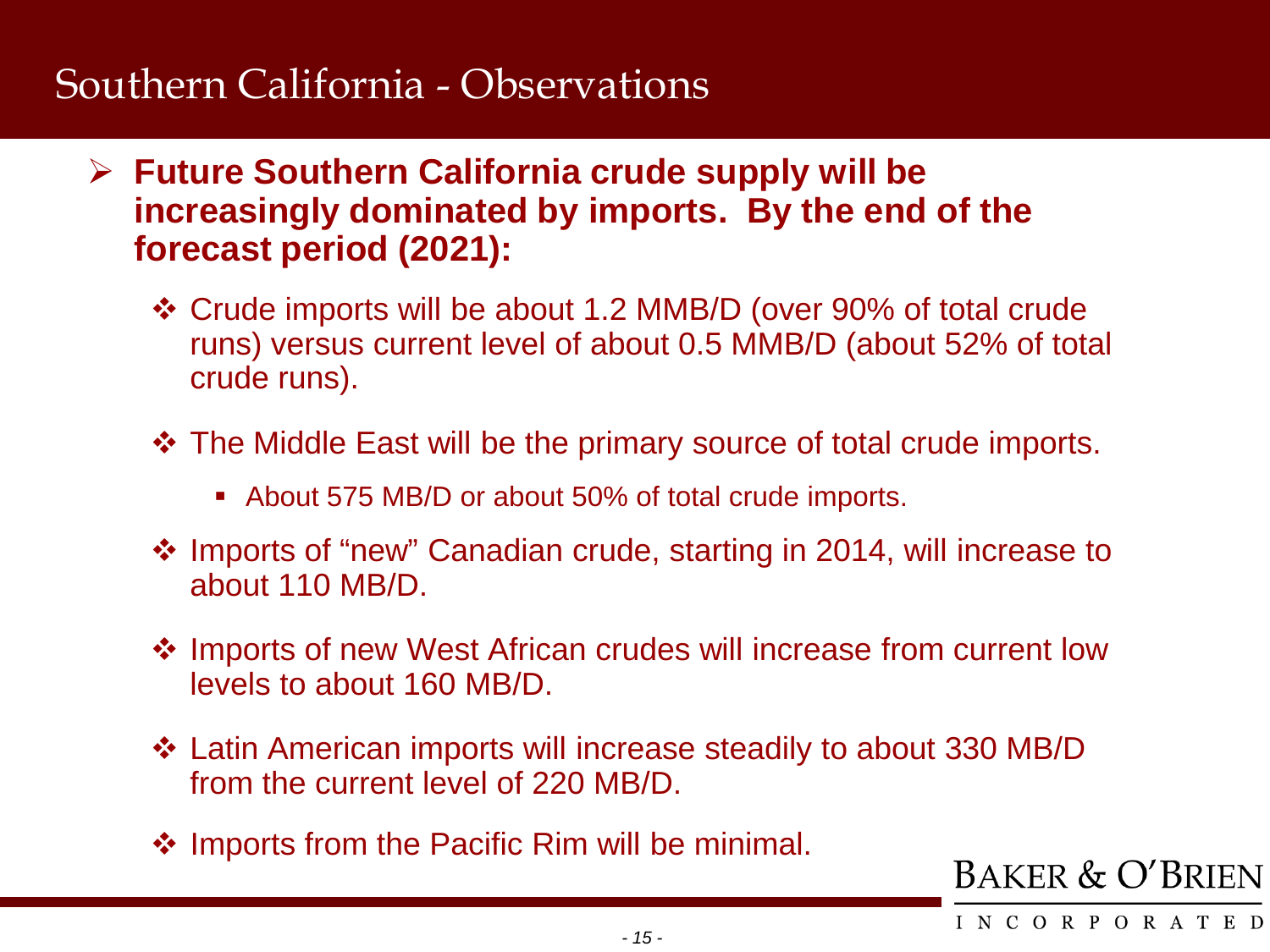### Southern California - Observations (continued)

#### **ANS use will decline steadily and be eliminated in 2015.**

#### BP is currently the dominant user - over 85% of 2006 total.

- Share of ANS production declining faster than average.
- Not a major future player in Alaskan oil exploration.
- **Southern California calcined coke business may not be strategic (as** opposed to the Pacific Northwest).
- Will preferentially run its declining proprietary ANS at its Pacific Northwest refinery.
- Will likely continue aggressive substitution with imports at its Carson refinery.
- **❖ Other users can substitute easily.**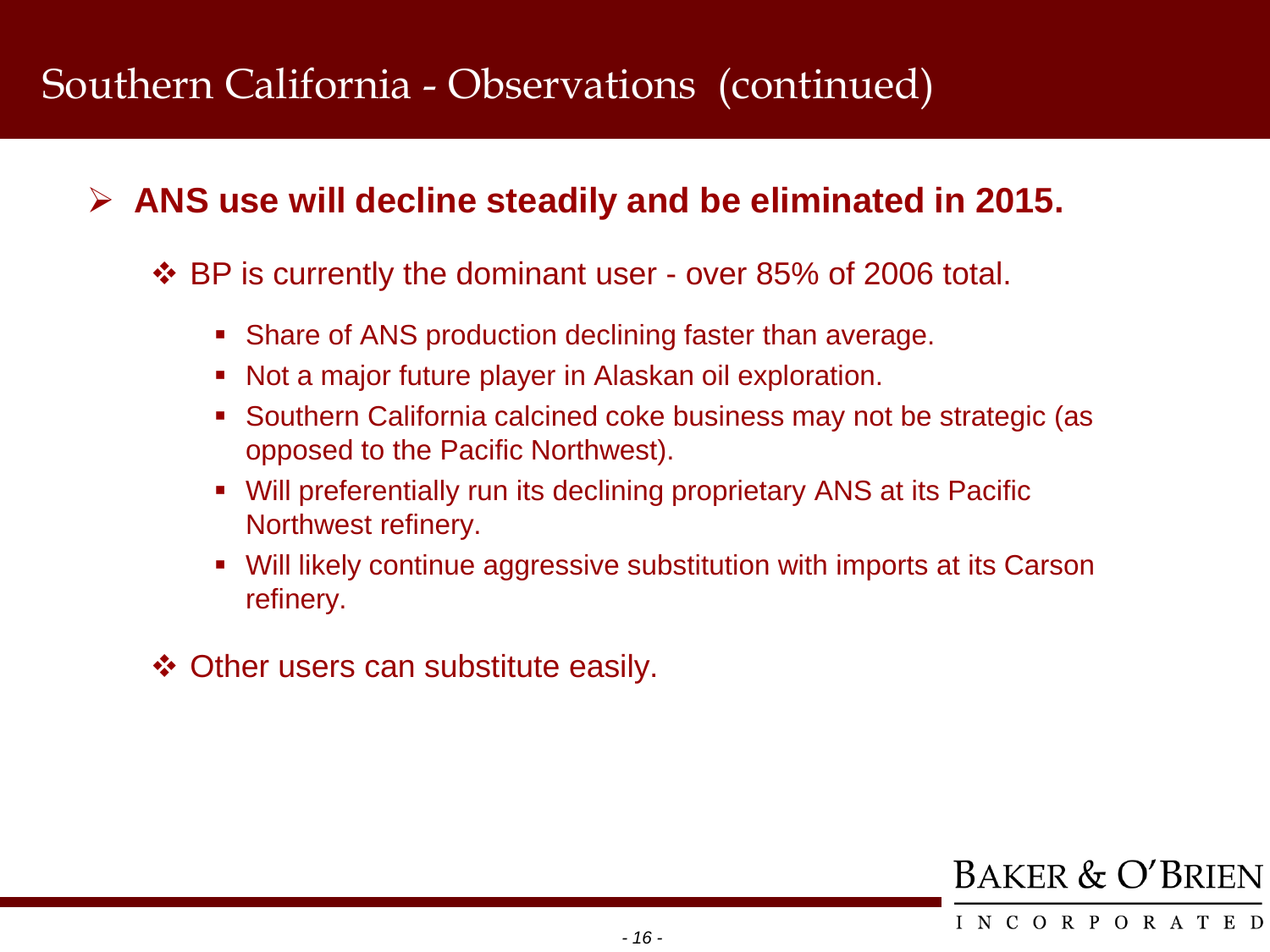### Southern California Incremental Crude Oil Imports



INCORPORATED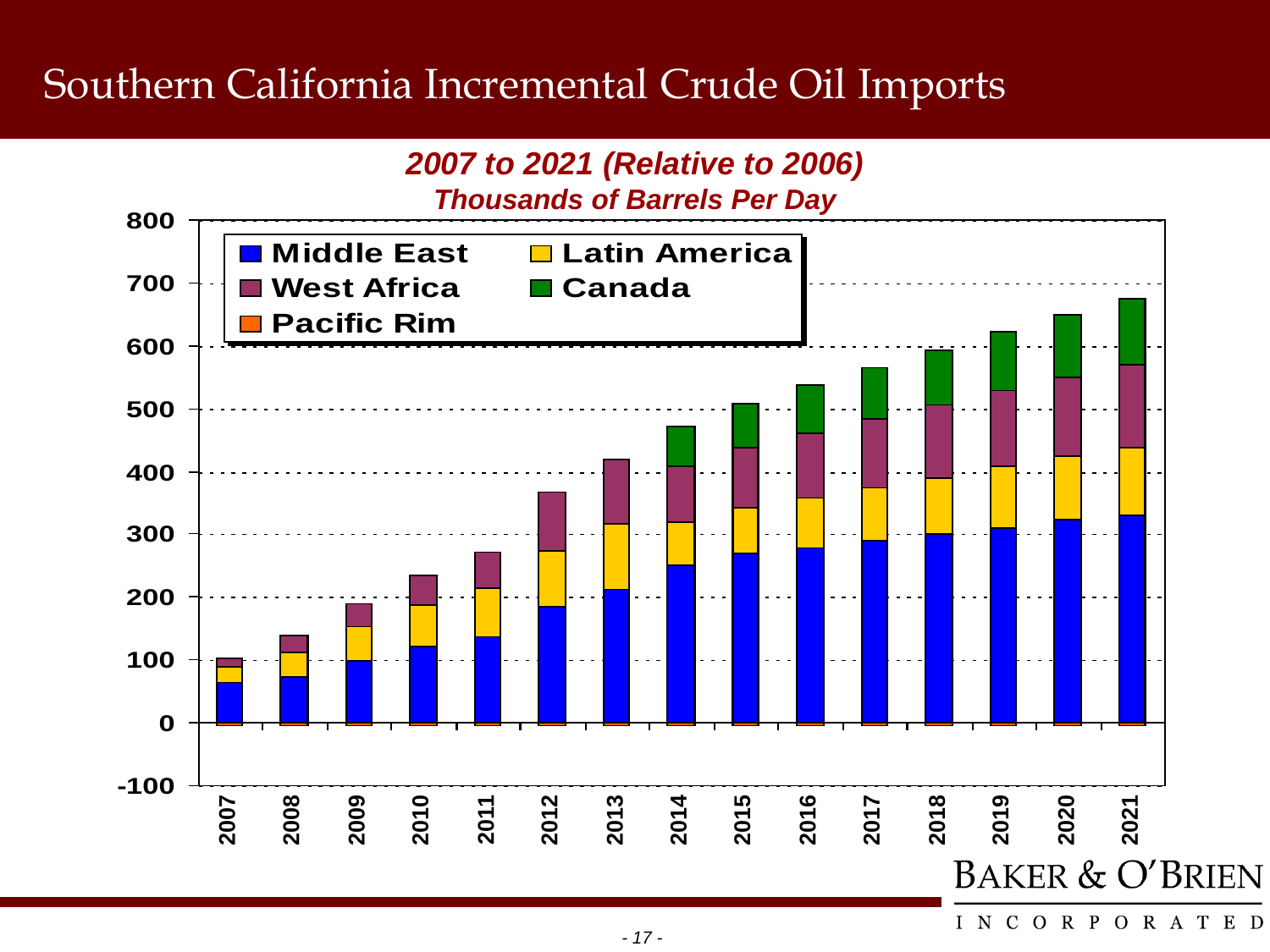### Southern California Incremental Crude Oil Imports – Sensitivity Case (2.84%/Yr. CA Crude Production Decline and 0.70%/Yr. Refinery Capacity Creep)



INCORPORATED